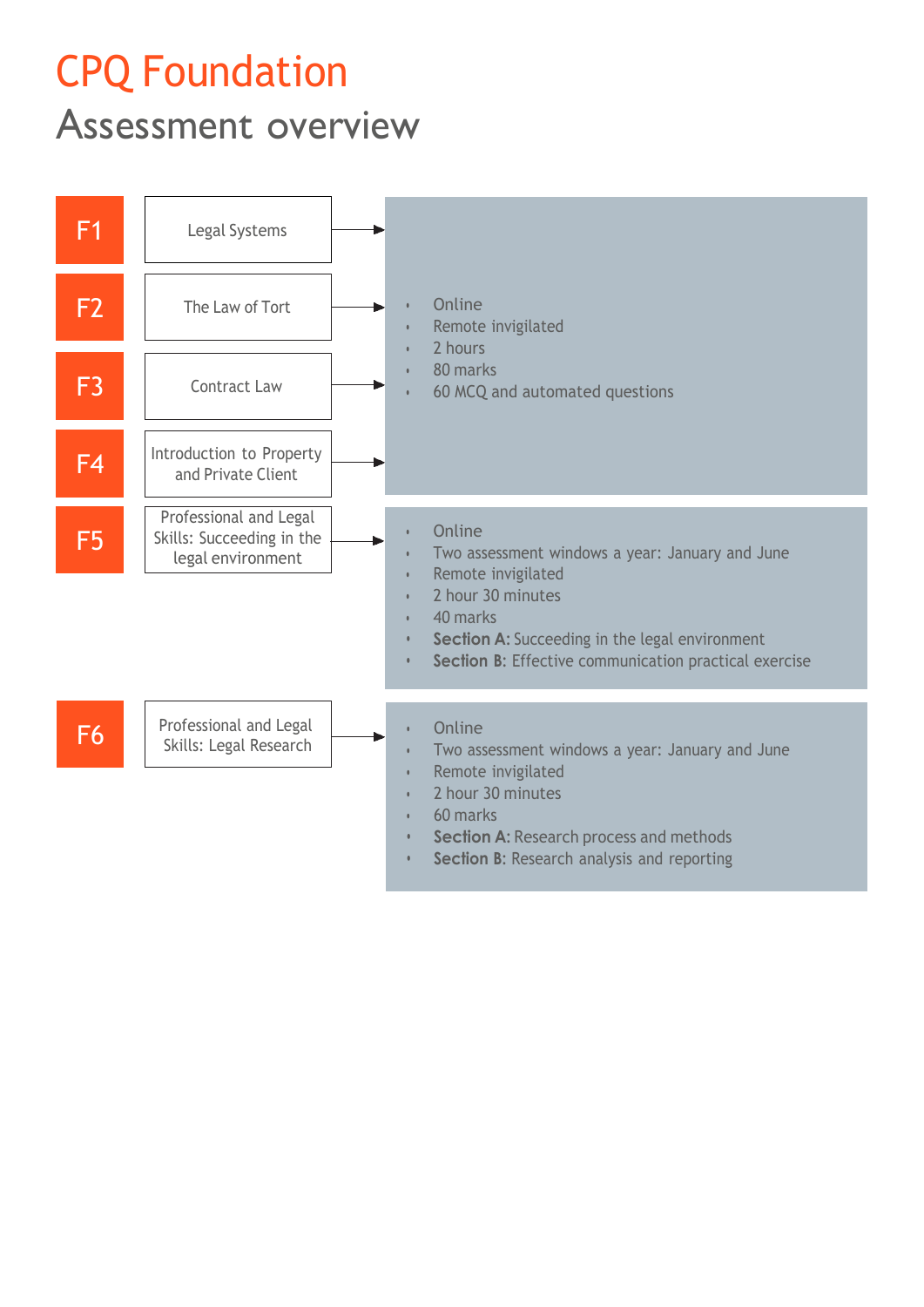## CPQ Advanced

Assessment overview



| Optional modules: Choose a minimum of one |                                             |                                                                                                                                       |  |
|-------------------------------------------|---------------------------------------------|---------------------------------------------------------------------------------------------------------------------------------------|--|
| A6                                        | Wills, Probate and<br><b>Private Client</b> | Online<br>Remote invigilated<br>Two assessment windows a year - January and June                                                      |  |
| A7                                        | <b>Family Law and Practice</b>              | 2 hours 30 minutes<br>100 marks<br><b>Section A:</b> Automated questions testing knowledge of the                                     |  |
| A8                                        | Employment Law and<br>Practice              | practice area<br>Section B: Progressive case study testing application of the<br>law to a client scenario within the area of practice |  |